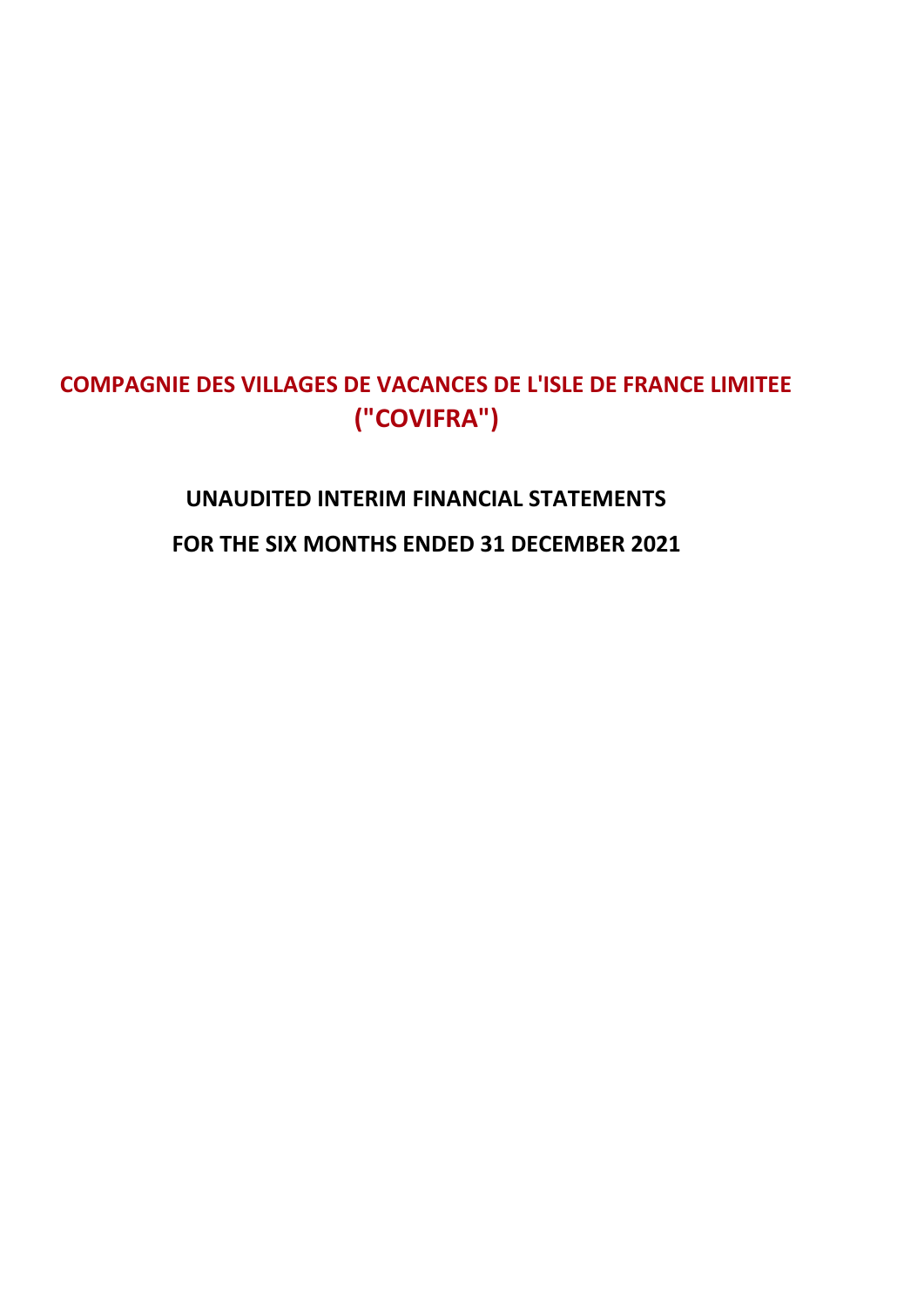By Order of the Board

MCB Group Corporate Services Ltd Company Secretary

4 February 2022

The interim financial statements of COMPAGNIE DES VILLAGES DE VACANCES DE L'ISLE DE FRANCE LTEE (COVIFRA) for the period from 01 July 2021 to 31 December 2021 are unaudited and have been prepared using the same accounting policies as the audited financial statements for the year ended 30 June 2021.

The Club Med La Pointe aux Cannoniers Resort has been reopened as from the 16th of October 2021. This reopening has resulted in the resumption of rental payments by Holiday Villages Management Services (Mauritius) Limited ("HVMS"). Accordingly, the Company's revenue and profit after tax over 3-months ended December 2021 reached EUR 1,809,320 (compared to nil for the 3-months ended December 2020) and EUR 939,384 (compared to a loss of EUR 471,663 for the 3-months ended December 2020) respectively. While there continues to be considerable uncertainty regarding the evolution of the COVID-19 pandemic, the latest scientific evidence provides cause for cautious optimism. Accordingly, should concerns about the pandemic continue to dissipate globally, the Company expects to return to profitability for the financial year ending 30 June 2022.

Copies of the unaudited interim financial statements, as well as the statement of direct and indirect interests of Insiders pursuant to Section 8(2)(m) of the Securities (Disclosure Obligations of Reporting Issuers) Rules 2007, are available free of charge to the public at the registered office of COVIFRA, C/O MCB Group Corporate Services Ltd, MCB Centre, Port Louis.

The Board of Directors of COVIFRA accepts full responsibility for the accuracy of the information contained in this communiqué.

This communiqué is issued pursuant to the DEM Rule 17 and The Securities Act 2005.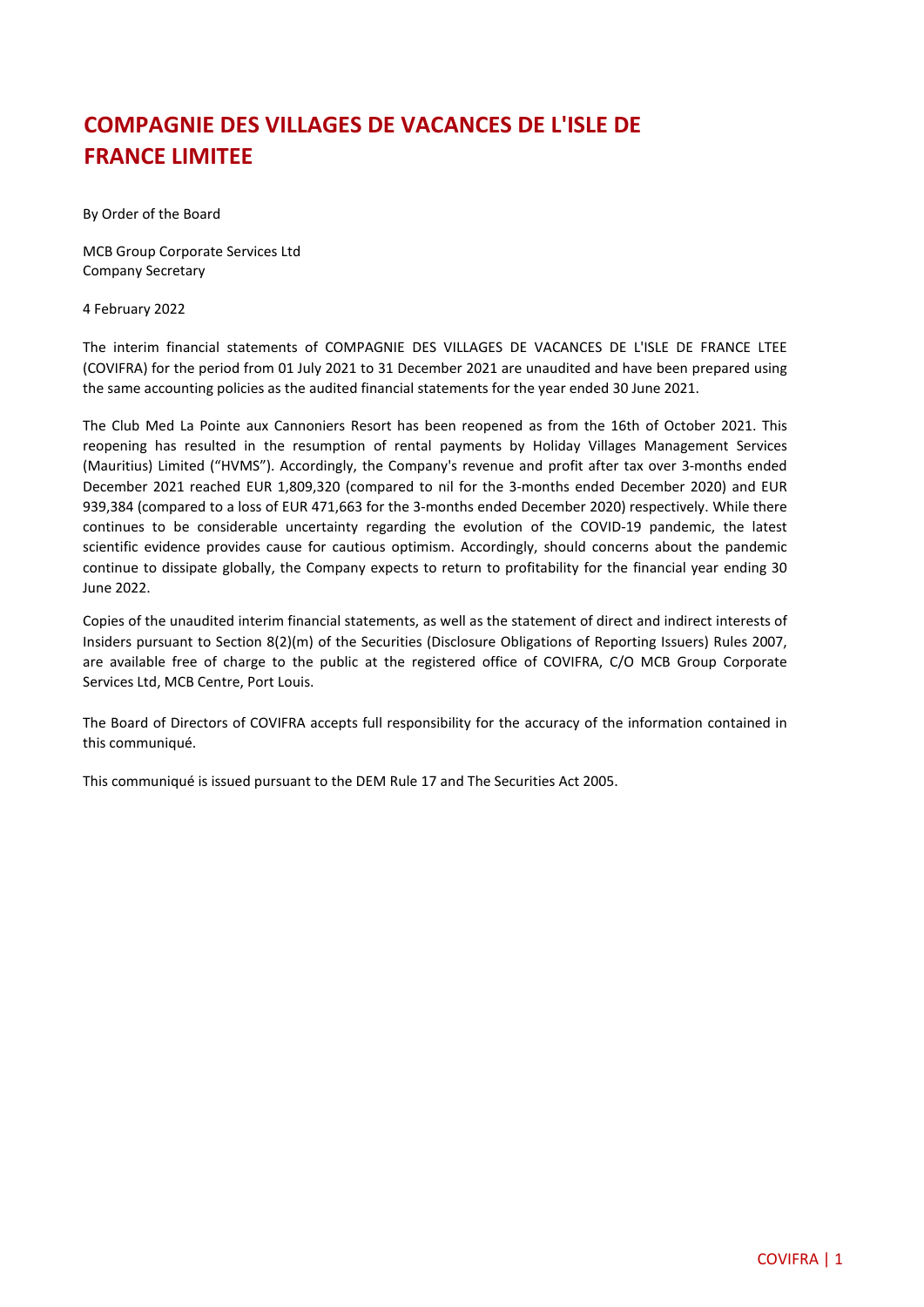# **CONDENSED STATEMENT OF FINANCIAL POSITION**

## **AS AT 31 DECEMBER 2021**

|                                          | 31-Dec-2021 | 30-Jun-2021 |
|------------------------------------------|-------------|-------------|
| <b>ASSETS</b>                            | <b>EUR</b>  | <b>EUR</b>  |
| <b>Non-Current Asset</b>                 |             |             |
| <b>Investment Property</b>               | 99,547,456  | 99,547,456  |
| <b>Current Assets</b>                    |             |             |
| <b>Trade Receivables</b>                 |             | 971         |
| <b>Other Receivables and Prepayments</b> | 106,302     | 112,700     |
| <b>Tax Asset Receivable</b>              | 75,177      |             |
| Cash and Cash Equivalents                | 936,341     | 486,008     |
|                                          | 1,117,820   | 599,679     |
| <b>Total Assets</b>                      | 100,665,276 | 100,147,135 |
| <b>EQUITY AND LIABILITIES</b>            |             |             |
| <b>Capital and reserves</b>              |             |             |
| <b>Stated Capital</b>                    | 23,413,337  | 23,413,337  |
| <b>Retained Earnings</b>                 | 10,225,866  | 9,910,310   |
| <b>Total Equity</b>                      | 33,639,203  | 33,323,647  |
| <b>Non-Current Liabilities</b>           |             |             |
| <b>Borrowings</b>                        | 53,974,524  | 53,514,000  |
| <b>Other Payables</b>                    | 3,618,361   | 3,521,889   |
| Deferred Tax Liability                   | 6,141,930   | 6,030,538   |
|                                          | 63,734,815  | 63,066,427  |
| <b>Current Liabilities</b>               |             |             |
| <b>Other Payables</b>                    | 1,049,413   | 1,517,094   |
| Dividend Payable                         | 38,835      | 37,440      |
| <b>Borrowings</b>                        | 2,203,010   | 2,202,527   |
|                                          | 3,291,258   | 3,757,061   |
| <b>Total Equity and Liabilities</b>      | 100,665,276 | 100,147,135 |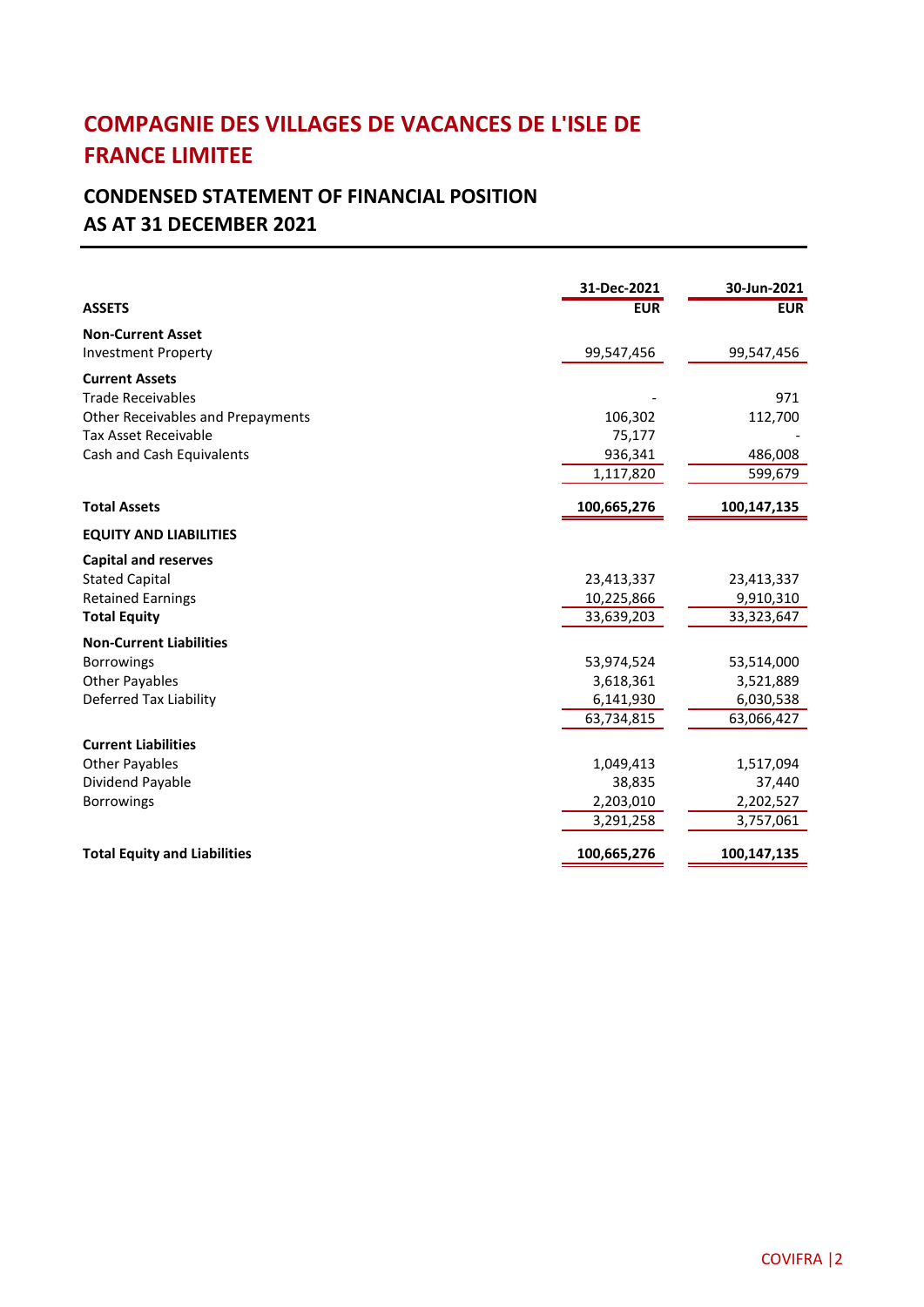#### **CONDENSED STATEMENT OF PROFIT OR LOSS AND OTHER COMPREHENSIVE INCOME FOR THE SIX MONTHS ENDED 31 DECEMBER 2021**

|                                                  | 3 months to<br>31-Dec-2021 | 3 months to<br>31-Dec-2020 | 6 months to<br>31-Dec-2021 | 6 months to<br>31-Dec-2020 |
|--------------------------------------------------|----------------------------|----------------------------|----------------------------|----------------------------|
|                                                  | <b>EUR</b>                 | <b>EUR</b>                 | <b>EUR</b>                 | <b>EUR</b>                 |
| Revenue                                          | 1,809,320                  |                            | 1,809,320                  |                            |
| Operating expenses                               | (90, 471)                  | (81, 869)                  | (174, 740)                 | (163, 961)                 |
| Exchange (loss)/gain                             | (66, 928)                  | 43,892                     | (210, 859)                 | 102,397                    |
| Net finance costs                                | (502,154)                  | (509,176)                  | (996,772)                  | (962,853)                  |
| Profit/(Loss) before taxation                    | 1,149,767                  | (547, 153)                 | 426,949                    | (1,024,417)                |
| (Income tax charge)/Income tax credit            | (210, 383)                 | 75,490                     | (111,393)                  | 144,533                    |
| <b>Profit/(Loss) For The Period</b>              | 939,384                    | (471, 663)                 | 315,556                    | (879, 884)                 |
| Other Comprehensive Income                       |                            |                            |                            |                            |
| <b>Total Comprehensive Income For The Period</b> | 939,384                    | (471, 663)                 | 315,556                    | (879, 884)                 |
|                                                  |                            |                            |                            |                            |
| PROFIT/(LOSS) PER SHARE                          | EUR 0.0138                 | EUR (0.0069)               | EUR 0.0046                 | EUR (0.0130)               |
| <b>NUMBER OF ORDINARY SHARES</b>                 | 67,932,000                 | 67,932,000                 | 67,932,000                 | 67,932,000                 |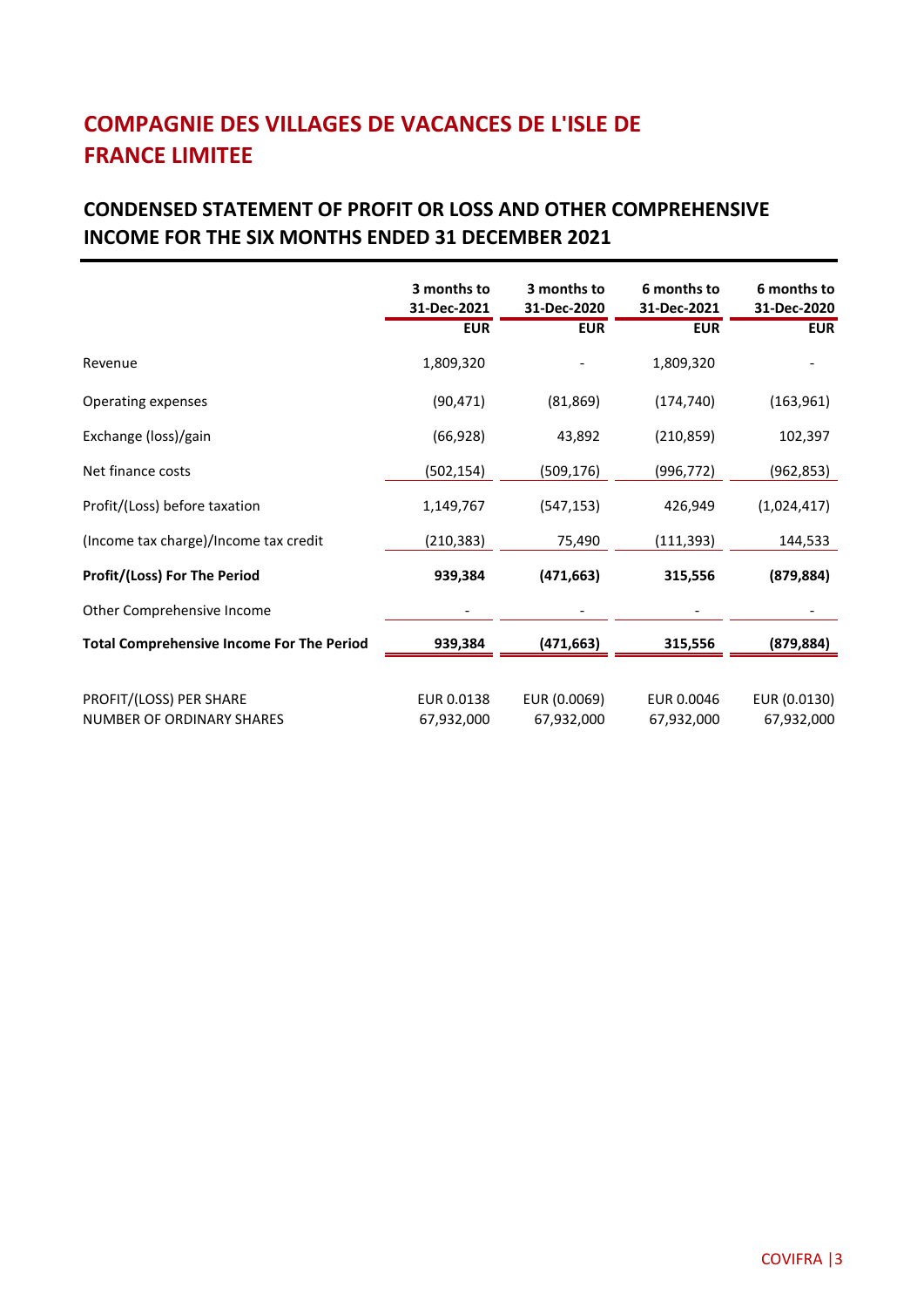#### **CONDENSED STATEMENT OF CHANGES IN EQUITY FOR THE SIX MONTHS ENDED 31 DECEMBER 2021**

|                                    |                       | <b>Retained</b> |              |
|------------------------------------|-----------------------|-----------------|--------------|
|                                    | <b>Stated Capital</b> | <b>Earnings</b> | <b>Total</b> |
|                                    | <b>EUR</b>            | <b>EUR</b>      | <b>EUR</b>   |
| Balance at 1 July 2021             | 23,413,337            | 9,910,310       | 33,323,647   |
| Profit for the Period              |                       | 315,556         | 315,556      |
| <b>Balance at 31 December 2021</b> | 23,413,337            | 10,225,866      | 33,639,203   |
|                                    |                       |                 |              |
| Balance at 1 July 2020             | 23,413,337            | 11,377,661      | 34,790,998   |
| Loss for the Period                |                       | (879, 884)      | (879, 884)   |
| <b>Balance at 31 December 2020</b> | 23,413,337            | 10,497,777      | 33.911.114   |
|                                    |                       |                 |              |
| Balance at 1 July 2020             | 23,413,337            | 11,377,661      | 34,790,998   |
| Loss for the Year                  |                       | (1,467,351)     | (1,467,351)  |
| Balance at 30 June 2021            | 23,413,337            | 9,910,310       | 33,323,647   |